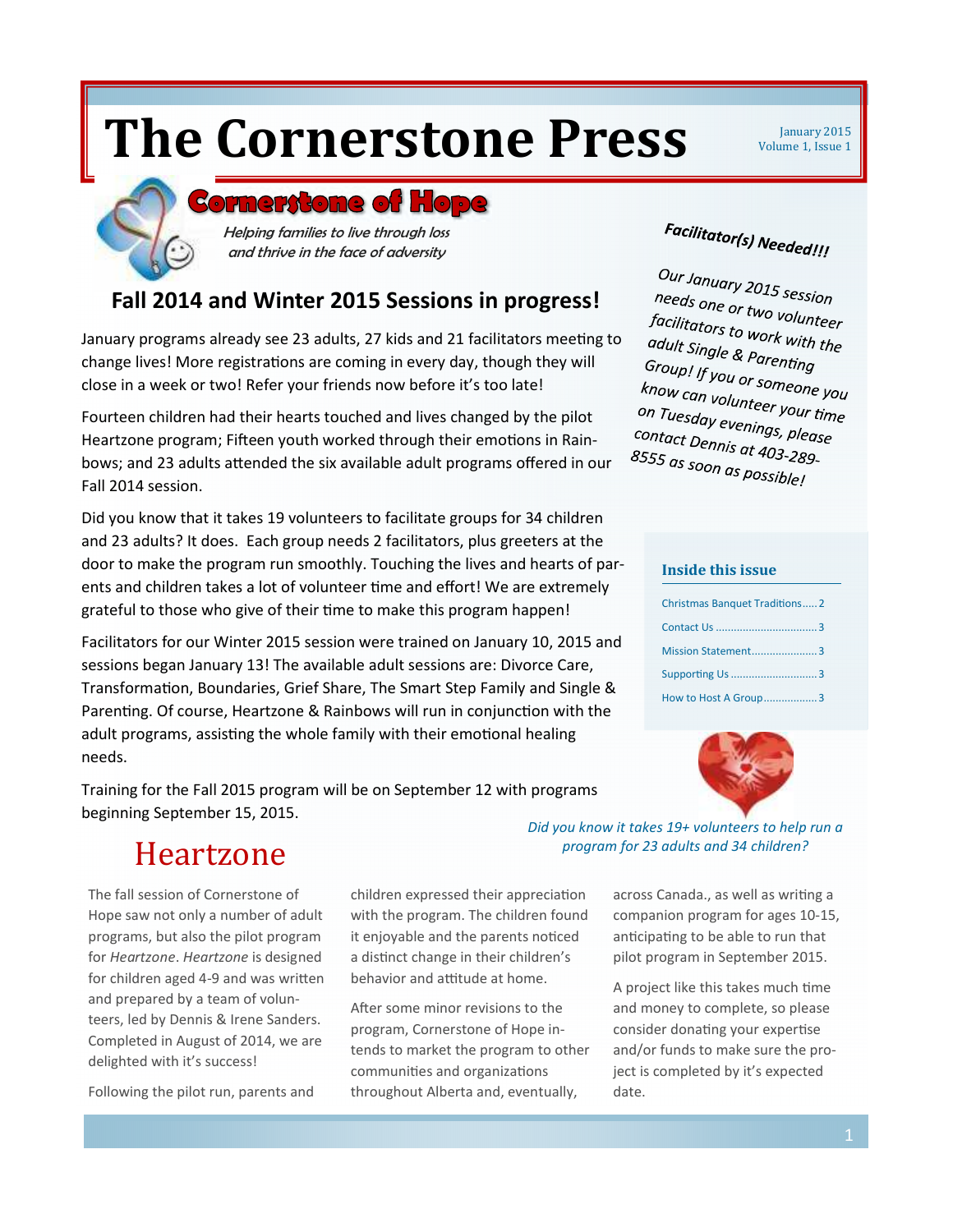

# *Christmas Banquet Traditions*

Laughter and joy filled the halls as the Annual Christmas Banquet Tradition continued on Decem- cious feast, more ber 5th. Friends gathered, new friends were made and children made good use of the craft area

while parents visited and enjoyed the excellent entertainment after the wonderful meal. The entertainment comprised of a well-presented combina tion of musical numbers, dancing and a children's reading of the Nativity Story.

### To finish off the evening, par-

ents appreciated the opportunity to select gifts for behind the scenes prep workers and the many their children from amongst the many amazing toy others who come together to support the work of donations available and the children loved being able to select a special something for themselves, their siblings and/or their parents. It is definitely



one of the highlights of the evening for the children!

Many volunteers came together to prepare an

amazingly deli-

volunteers ensured the space was beautifully decorated, the craft and gift rooms were ready, orga-



nized and operated smoothly. The evening was a fabulous, well-organized success!

A great thank you to all of our volunteers, not just for this event, but throughout the years. Without our facilitators, coordinators,

Cornerstone of Hope, the organization would collapse.

*You are greatly appreciated.*